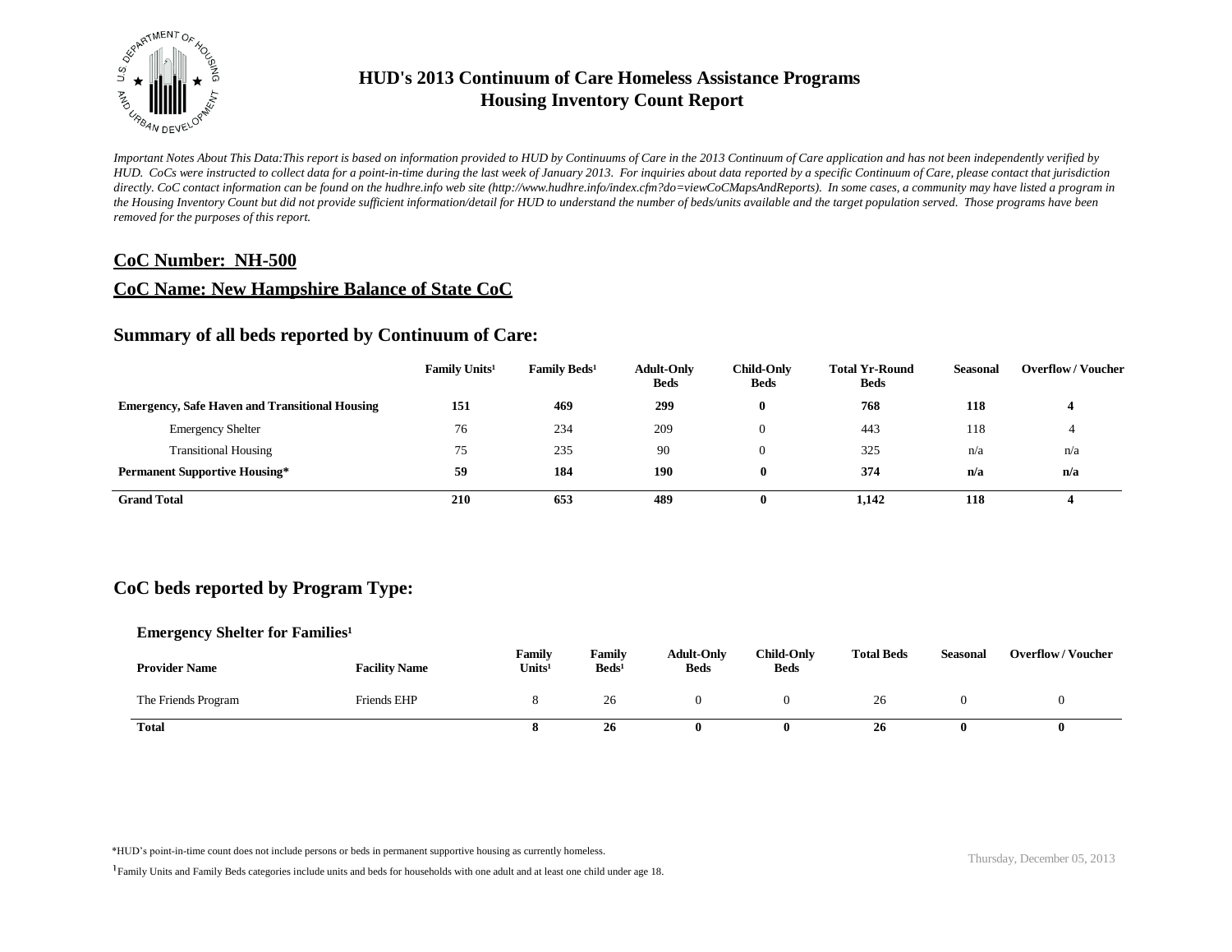

*Important Notes About This Data:This report is based on information provided to HUD by Continuums of Care in the 2013 Continuum of Care application and has not been independently verified by HUD. CoCs were instructed to collect data for a point-in-time during the last week of January 2013. For inquiries about data reported by a specific Continuum of Care, please contact that jurisdiction*  directly. CoC contact information can be found on the hudhre.info web site (http://www.hudhre.info/index.cfm?do=viewCoCMapsAndReports). In some cases, a community may have listed a program in *the Housing Inventory Count but did not provide sufficient information/detail for HUD to understand the number of beds/units available and the target population served. Those programs have been removed for the purposes of this report.*

#### **Emergency Shelter for Mixed Populations**

| <b>Provider Name</b>                 | <b>Facility Name</b>          | Family<br>Units <sup>1</sup> | Family<br>$\text{Beds}^1$ | <b>Adult-Only</b><br><b>Beds</b> | <b>Child-Only</b><br><b>Beds</b> | <b>Total Beds</b> | <b>Seasonal</b> | <b>Overflow/Voucher</b> |
|--------------------------------------|-------------------------------|------------------------------|---------------------------|----------------------------------|----------------------------------|-------------------|-----------------|-------------------------|
| Homeless Center for Strafford County | Homeless Center for Strafford |                              |                           |                                  |                                  |                   |                 |                         |
| Total                                |                               |                              |                           |                                  |                                  | $\mathbf{u}$      | 26              |                         |

\*HUD's point-in-time count does not include persons or beds in permanent supportive housing as currently homeless.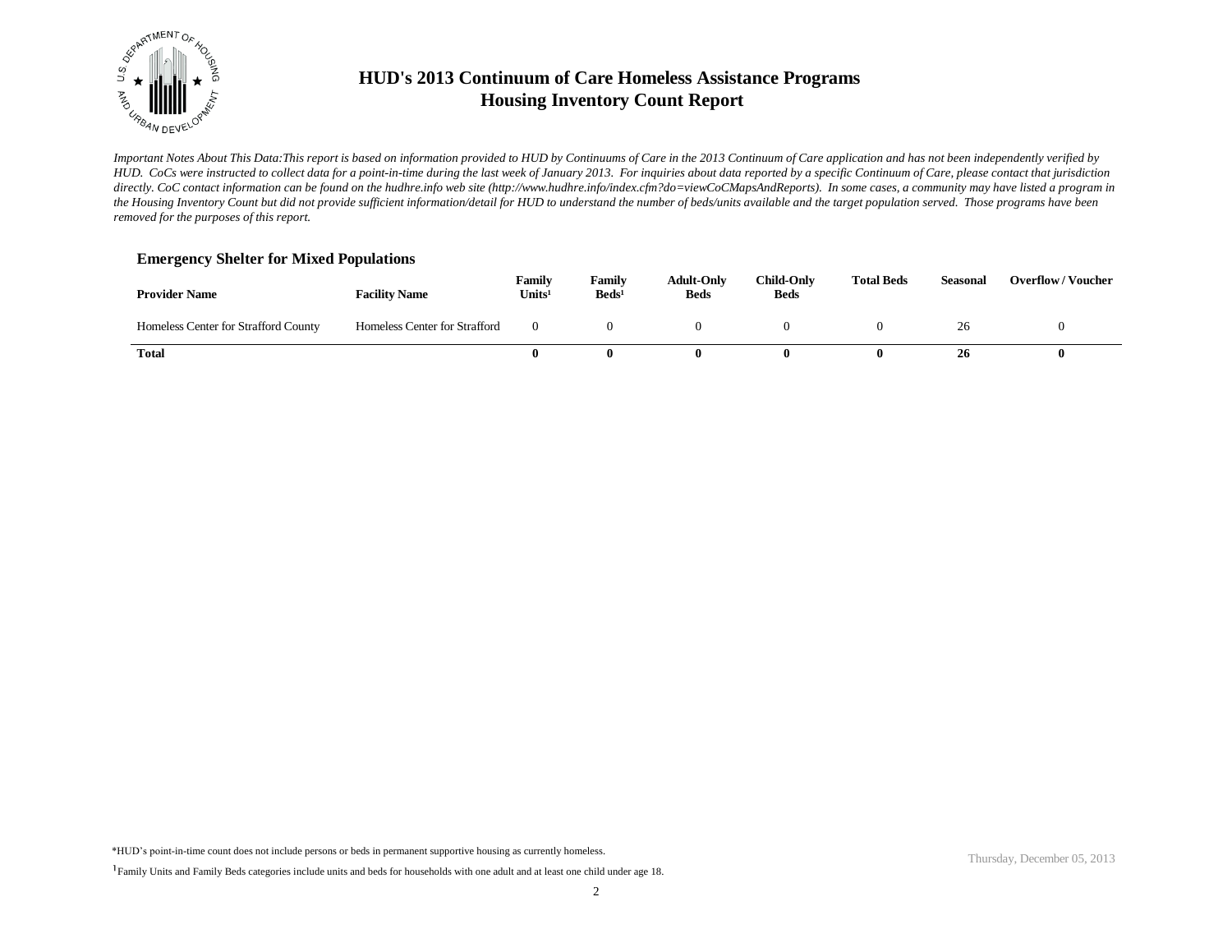

*Important Notes About This Data:This report is based on information provided to HUD by Continuums of Care in the 2013 Continuum of Care application and has not been independently verified by HUD. CoCs were instructed to collect data for a point-in-time during the last week of January 2013. For inquiries about data reported by a specific Continuum of Care, please contact that jurisdiction*  directly. CoC contact information can be found on the hudhre.info web site (http://www.hudhre.info/index.cfm?do=viewCoCMapsAndReports). In some cases, a community may have listed a program in *the Housing Inventory Count but did not provide sufficient information/detail for HUD to understand the number of beds/units available and the target population served. Those programs have been removed for the purposes of this report.*

| <b>Provider Name</b>                     | <b>Facility Name</b>            | Family<br>Units <sup>1</sup> | Family<br>$\text{Beds}^1$ | <b>Adult-Only</b><br><b>Beds</b> | <b>Child-Only</b><br><b>Beds</b> | <b>Total Beds</b> | <b>Seasonal</b> | <b>Overflow/Voucher</b> |
|------------------------------------------|---------------------------------|------------------------------|---------------------------|----------------------------------|----------------------------------|-------------------|-----------------|-------------------------|
| 100 Nights Shelter                       | 100 Nights Shelter              | $\mathbf{0}$                 | $\mathbf{0}$              | $\theta$                         | $\mathbf{0}$                     | $\boldsymbol{0}$  | 30              | $\Omega$                |
| A Safe Place                             | A Safe Place                    | 4                            | 16                        | $\Omega$                         | $\Omega$                         | 16                | $\Omega$        | $\Omega$                |
| <b>Bridge House</b>                      | <b>Bridge House</b>             | 4                            | 10                        | 10                               | $\mathbf{0}$                     | 20                | $\theta$        | $\mathcal{D}$           |
| Crisis Center of Central NH              | Crisis Center of Central NH     | 2                            | $\overline{4}$            | 10                               | $\Omega$                         | 14                | $\Omega$        |                         |
| <b>Cross Roads House</b>                 | <b>Cross Roads House</b>        | 11                           | 28                        | 54                               | $\mathbf{0}$                     | 82                | $\theta$        |                         |
| First Congregational Church              | Winter Emergency Shelter        | $\mathbf{0}$                 | $\overline{0}$            | $\theta$                         | $\Omega$                         | $\mathbf{0}$      | 62              | $\Omega$                |
| Monadnock Center for Violence Prevention | <b>MCVP</b>                     | 3                            | 6                         | 6                                | $\mathbf{0}$                     | 12                | $\Omega$        | 0                       |
| My Friends Place                         | My Friends Place                | $\overline{c}$               | $\overline{4}$            | 13                               | $\mathbf{0}$                     | 17                | $\overline{0}$  | 0                       |
| New Beginnings                           | New Beginnings                  | 5                            | 10                        | 5                                | $\mathbf{0}$                     | 15                | $\theta$        | 0                       |
| <b>RESPONSE</b>                          | RESPONSE - Berlin               | 2                            | 6                         | $\overline{c}$                   | $\Omega$                         | 8                 | $\Omega$        | 0                       |
| Southwestern Community Services          | Sullivan County Shelters        | 7                            | 28                        | 24                               | $\mathbf{0}$                     | 52                | $\theta$        | 0                       |
| Southwestern Community Services          | <b>Cheshire County Shelters</b> | 8                            | 32                        | 24                               | $\Omega$                         | 56                | $\Omega$        | 0                       |
| <b>Starting Point</b>                    | Sharp House                     | 4                            | 10                        | 3                                | $\mathbf{0}$                     | 13                | $\theta$        | 0                       |
| The Salvation Army                       | McKenna House                   | $\boldsymbol{0}$             | $\overline{0}$            | 26                               | $\Omega$                         | 26                | 0               | $\Omega$                |
| The Salvation Army                       | The Carey House                 | 3                            | 11                        | 20                               | $\mathbf{0}$                     | 31                | $\overline{0}$  | $\Omega$                |
| Tri County CAP                           | Support Center at Burch Hous    | $\overline{4}$               | 11                        | 4                                | $\mathbf{0}$                     | 15                | $\Omega$        | 0                       |
| Tri County CAP                           | Tyler Blain House               | 1                            | $\overline{4}$            | 4                                | $\mathbf{0}$                     | 8                 | $\theta$        | 0                       |
| <b>Turning Point Network</b>             | DV Shelter                      | 4                            | 15                        |                                  | $\mathbf{0}$                     | 16                | $\Omega$        | 0                       |
| Voices Against Violence                  | Eve's Place                     | 2                            | 9                         | 3                                | $\mathbf{0}$                     | 12                | $\overline{0}$  | $\Omega$                |
| <b>WISE</b>                              | DV Shelter ES                   | $\boldsymbol{2}$             | 4                         | $\theta$                         | $\mathbf{0}$                     | 4                 | $\theta$        | $\theta$                |
| <b>Total</b>                             |                                 | 68                           | 208                       | 209                              | $\bf{0}$                         | 417               | 92              | 4                       |

#### **Emergency Shelter for Adult Individuals**

\*HUD's point-in-time count does not include persons or beds in permanent supportive housing as currently homeless.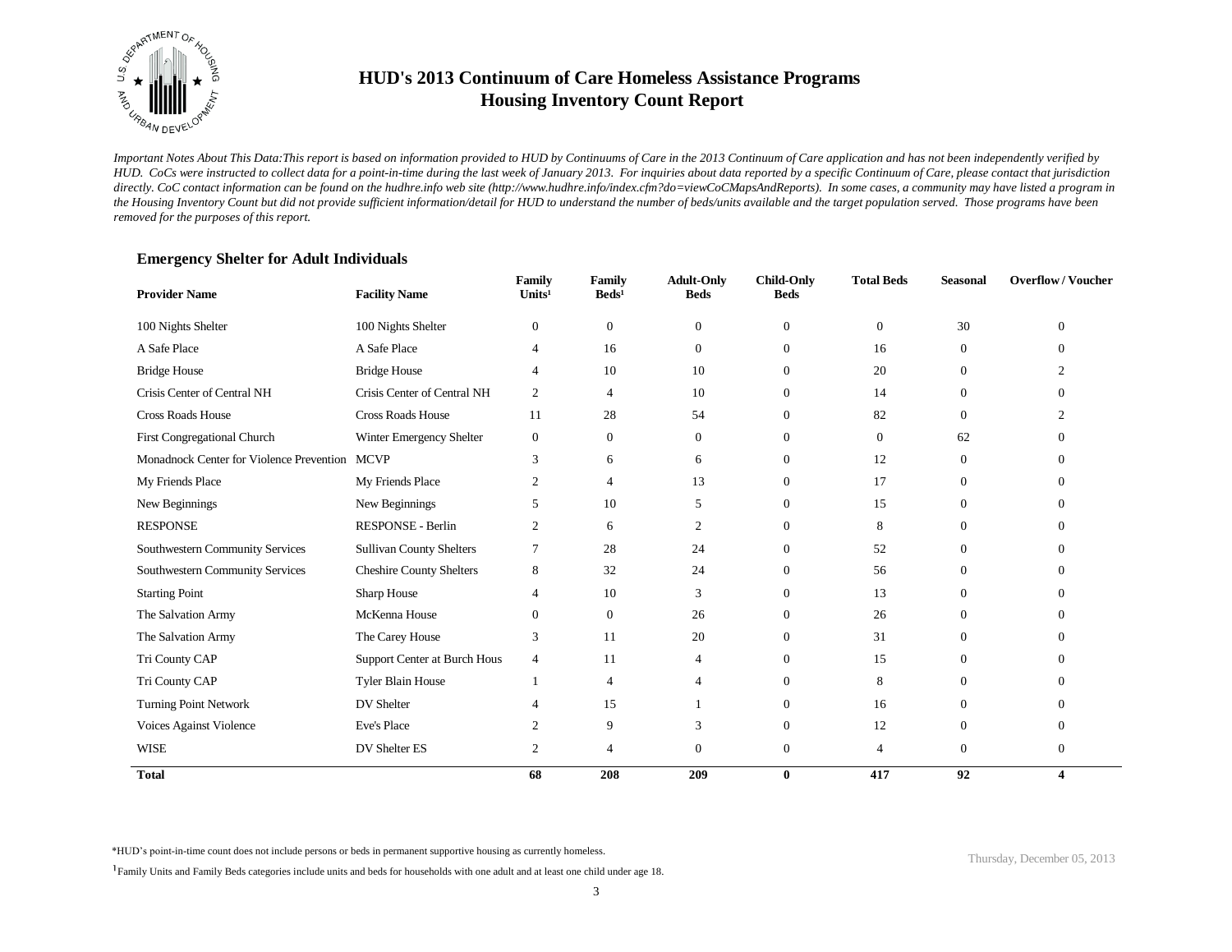

*Important Notes About This Data:This report is based on information provided to HUD by Continuums of Care in the 2013 Continuum of Care application and has not been independently verified by HUD. CoCs were instructed to collect data for a point-in-time during the last week of January 2013. For inquiries about data reported by a specific Continuum of Care, please contact that jurisdiction*  directly. CoC contact information can be found on the hudhre.info web site (http://www.hudhre.info/index.cfm?do=viewCoCMapsAndReports). In some cases, a community may have listed a program in *the Housing Inventory Count but did not provide sufficient information/detail for HUD to understand the number of beds/units available and the target population served. Those programs have been removed for the purposes of this report.*

### **Transitional Housing for Families<sup>1</sup>**

| <b>Provider Name</b>    | <b>Facility Name</b> | Family<br>Units <sup>1</sup> | Family<br>$\text{Beds}^1$ | <b>Adult-Only</b><br><b>Beds</b> | <b>Child-Only</b><br><b>Beds</b> | <b>Total Beds</b> | Seasonal | <b>Overflow/Voucher</b> |
|-------------------------|----------------------|------------------------------|---------------------------|----------------------------------|----------------------------------|-------------------|----------|-------------------------|
| Child & Family Services | TH Littleton         |                              | 6                         |                                  |                                  | $\sigma$          | n/a      | n/a                     |
| Laconia Area Land Trust | Elm Street           |                              | 22                        |                                  |                                  | 22                | n/a      | n/a                     |
| My Friend's Place       | Our Place            |                              | 14                        |                                  |                                  | 14                | n/a      | n/a                     |
| Total                   |                      | 11                           | 42                        | 0                                |                                  | 42                | n/a      | n/a                     |

#### **Transitional Housing for Mixed Populations**

| <b>Provider Name</b>                 | <b>Facility Name</b>           | Family<br>Units <sup>1</sup> | Family<br>$\text{Beds}^1$ | <b>Adult-Only</b><br><b>Beds</b> | Child-Only<br><b>Beds</b> | <b>Total Beds</b> | Seasonal | <b>Overflow/Voucher</b> |
|--------------------------------------|--------------------------------|------------------------------|---------------------------|----------------------------------|---------------------------|-------------------|----------|-------------------------|
| <b>Families in Transition</b>        | FIT - Concord THP              | Ö                            | 16                        |                                  | 0                         | 18                | n/a      | n/a                     |
| Homeless Center for Strafford County | Homeless Center for Strafford  |                              | 14                        | $\theta$                         | 0                         | 14                | n/a      | n/a                     |
| New Generation                       | <b>Pregnancy Shelter</b>       |                              | 14                        | $\Omega$                         | $\Omega$                  | 14                | n/a      | n/a                     |
| New Generation                       | <b>Transitional Apartments</b> | ∸                            |                           | $\Omega$                         | $\Omega$                  | 4                 | n/a      | n/a                     |
| <b>Total</b>                         |                                | 17                           | 48                        |                                  | 0                         | 50                | n/a      | n/a                     |

\*HUD's point-in-time count does not include persons or beds in permanent supportive housing as currently homeless.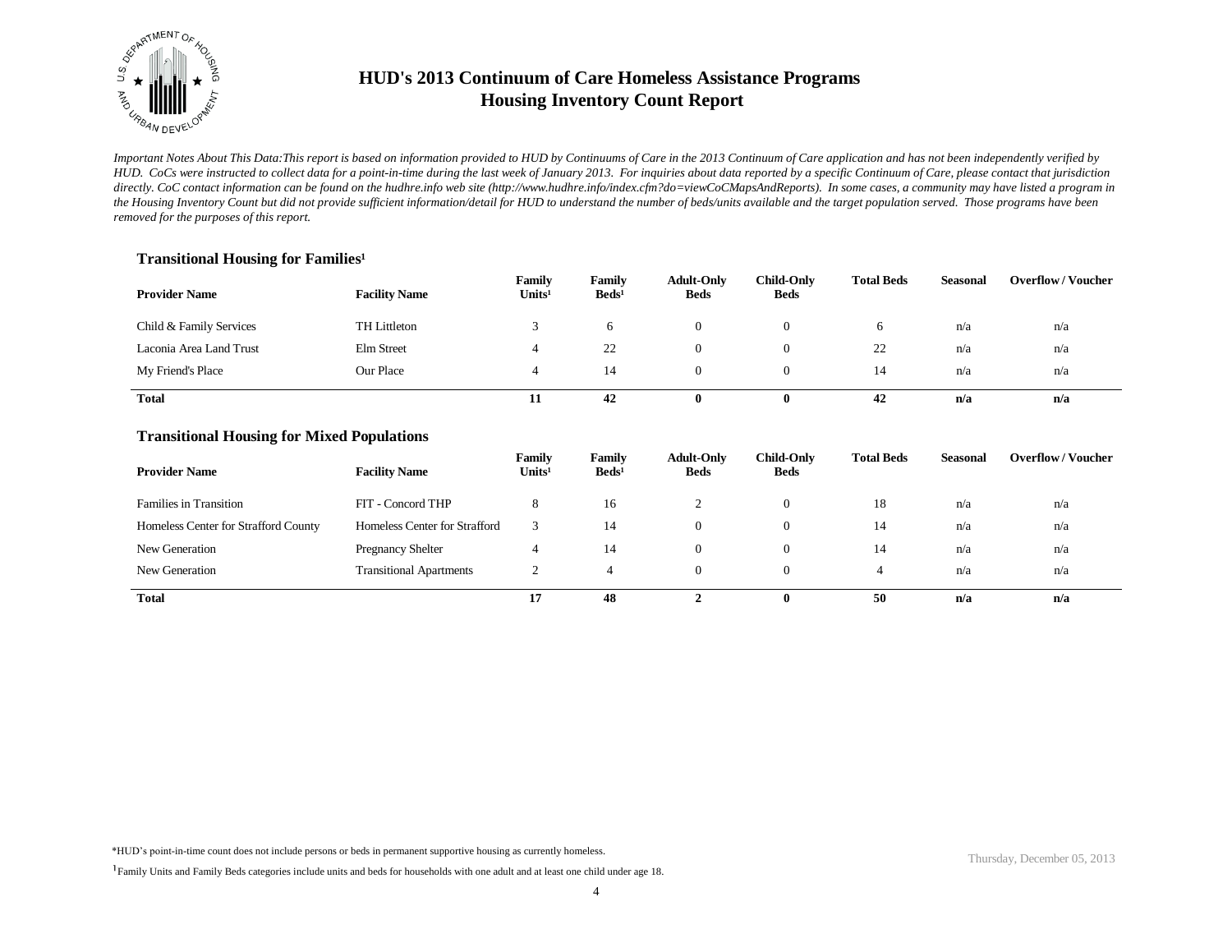

*Important Notes About This Data:This report is based on information provided to HUD by Continuums of Care in the 2013 Continuum of Care application and has not been independently verified by HUD. CoCs were instructed to collect data for a point-in-time during the last week of January 2013. For inquiries about data reported by a specific Continuum of Care, please contact that jurisdiction*  directly. CoC contact information can be found on the hudhre.info web site (http://www.hudhre.info/index.cfm?do=viewCoCMapsAndReports). In some cases, a community may have listed a program in *the Housing Inventory Count but did not provide sufficient information/detail for HUD to understand the number of beds/units available and the target population served. Those programs have been removed for the purposes of this report.*

### **Transitional Housing for Adult Individuals**

| <b>Provider Name</b>                                               | <b>Facility Name</b>                 | Family<br>Units <sup>1</sup> | <b>Family</b><br>$\text{Beds}^1$ | <b>Adult-Only</b><br><b>Beds</b> | <b>Child-Only</b><br><b>Beds</b> | <b>Total Beds</b> | <b>Seasonal</b> | <b>Overflow/Voucher</b> |
|--------------------------------------------------------------------|--------------------------------------|------------------------------|----------------------------------|----------------------------------|----------------------------------|-------------------|-----------------|-------------------------|
| Belknap-Merrimack CAP                                              | Glen Street (formerly Bow/Gle        | 6                            | 19                               |                                  | $\overline{0}$                   | 20                | n/a             | n/a                     |
| Belknap-Merrimack CAP                                              | New Start - Cottage Street           | 6                            | 16                               | $\overline{0}$                   | $\mathbf{0}$                     | 16                | n/a             | n/a                     |
| Child & Family Services                                            | <b>TH Dover</b>                      | $\boldsymbol{0}$             | $\boldsymbol{0}$                 | 6                                | $\mathbf{0}$                     | 6                 | n/a             | n/a                     |
| Child & Family Services                                            | TH Concord                           | $\mathbf{0}$                 | $\mathbf{0}$                     | 6                                | $\overline{0}$                   | 6                 | n/a             | n/a                     |
| Harbor Homes                                                       | <b>BBH Subsidy - Sullivan</b>        | $\mathbf{0}$                 | $\mathbf{0}$                     | 3                                | $\mathbf{0}$                     | 3                 | n/a             | n/a                     |
| Harbor Homes                                                       | <b>BBH Bridge Subsidy - Straffor</b> | $\mathbf{0}$                 | $\boldsymbol{0}$                 | $\overline{7}$                   | $\mathbf{0}$                     | 7                 | n/a             | n/a                     |
| <b>Harbor Homes</b>                                                | BBH Bridge Subsidy - Hillsbo         | $\mathbf{0}$                 | $\mathbf{0}$                     |                                  | $\mathbf{0}$                     | 1                 | n/a             | n/a                     |
| <b>Harbor Homes</b>                                                | <b>BBH Bridge Subsidy - Merrim</b>   | $\mathbf{1}$                 | $\overline{2}$                   | 10                               | $\mathbf{0}$                     | 12                | n/a             | n/a                     |
| Harbor Homes                                                       | <b>BBH Bridge Subsidy - Grafton</b>  | -1                           | $\mathfrak{2}$                   |                                  | $\mathbf{0}$                     | 3                 | n/a             | n/a                     |
| Harbor Homes                                                       | <b>BBH Bridge Subsidy Program</b>    | $\mathbf{0}$                 | $\boldsymbol{0}$                 | 5                                | $\mathbf{0}$                     | 5                 | n/a             | n/a                     |
| Headrest                                                           | Headrest                             | $\mathbf{0}$                 | $\boldsymbol{0}$                 | 8                                | $\mathbf{0}$                     | 8                 | n/a             | n/a                     |
| Monadnock Area Transitional Services                               | Monadnock Area Transitional          | 4                            | 14                               | $\mathbf{0}$                     | $\overline{0}$                   | 14                | n/a             | n/a                     |
| Northern Human Services                                            | Gilpin House                         | $\boldsymbol{0}$             | $\mathbf{0}$                     | 6                                | $\mathbf{0}$                     | 6                 | n/a             | n/a                     |
| RESPONSE to Sexual & Domestic Violenc Response to Sexual & Domesti |                                      | 10                           | 24                               |                                  | $\mathbf{0}$                     | 25                | n/a             | n/a                     |
| Seacoast Family Promise                                            | <b>Transitional Shelter</b>          | 5                            | 15                               | $\Omega$                         | $\overline{0}$                   | 15                | n/a             | n/a                     |
| Southwestern Community Services                                    | Sullivan County THP                  | 8                            | 32                               | $\Omega$                         | $\Omega$                         | 32                | n/a             | n/a                     |
| Southwestern Community Services                                    | <b>Next Steps THP</b>                | 5                            | 16                               | $\overline{0}$                   | $\overline{0}$                   | 16                | n/a             | n/a                     |
| The Samartians                                                     | Mary's Place                         | $\mathbf{0}$                 | $\boldsymbol{0}$                 | 5                                | $\overline{0}$                   | 5                 | n/a             | n/a                     |
| Tri-County CAP                                                     | Friendship House                     | $\mathbf{0}$                 | $\mathbf{0}$                     | 12                               | $\mathbf{0}$                     | 12                | n/a             | n/a                     |
| Veteran Homestead Inc.                                             | Victory Farm                         | $\mathbf{0}$                 | $\boldsymbol{0}$                 | 16                               | $\mathbf{0}$                     | 16                | n/a             | n/a                     |
| <b>WISE</b>                                                        | DV Shelter                           | 1                            | 5                                | $\mathbf{0}$                     | $\mathbf{0}$                     | 5                 | n/a             | n/a                     |
| <b>Total</b>                                                       |                                      | 47                           | 145                              | 88                               | $\bf{0}$                         | 233               | n/a             | n/a                     |

\*HUD's point-in-time count does not include persons or beds in permanent supportive housing as currently homeless.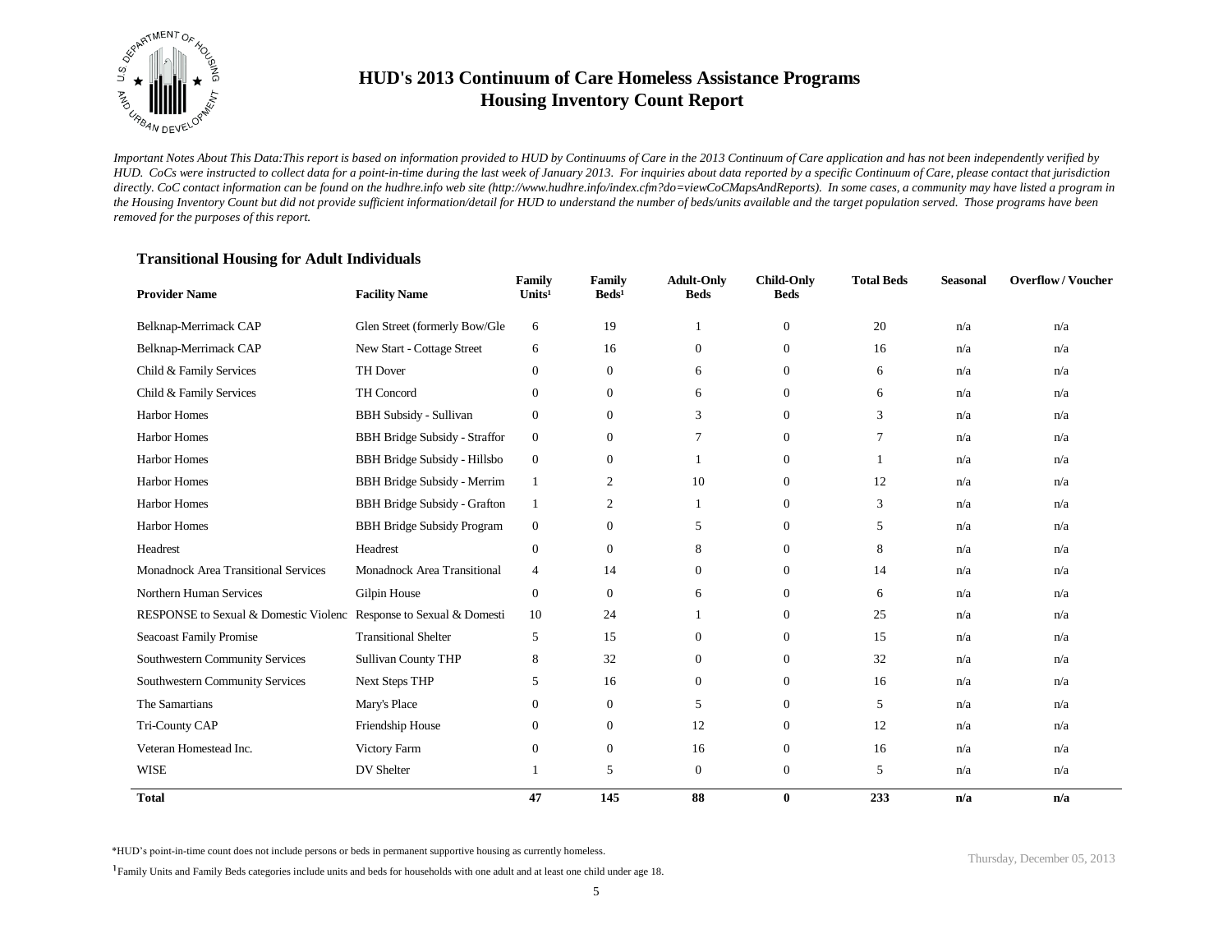

*Important Notes About This Data:This report is based on information provided to HUD by Continuums of Care in the 2013 Continuum of Care application and has not been independently verified by HUD. CoCs were instructed to collect data for a point-in-time during the last week of January 2013. For inquiries about data reported by a specific Continuum of Care, please contact that jurisdiction*  directly. CoC contact information can be found on the hudhre.info web site (http://www.hudhre.info/index.cfm?do=viewCoCMapsAndReports). In some cases, a community may have listed a program in *the Housing Inventory Count but did not provide sufficient information/detail for HUD to understand the number of beds/units available and the target population served. Those programs have been removed for the purposes of this report.*

#### **Permanent Supportive Housing for Mixed Populations**

| <b>Provider Name</b>          | <b>Facility Name</b>        | Family<br>Units <sup>1</sup> | Family<br>$\text{Beds}^1$ | <b>Adult-Only</b><br><b>Beds</b> | <b>Child-Only</b><br><b>Beds</b> | <b>Total Beds</b> | Seasonal | <b>Overflow/Voucher</b> |
|-------------------------------|-----------------------------|------------------------------|---------------------------|----------------------------------|----------------------------------|-------------------|----------|-------------------------|
| <b>Families in Transition</b> | Concord Permanent Housing P |                              |                           |                                  |                                  |                   | n/a      | n/a                     |
| <b>Total</b>                  |                             |                              |                           |                                  |                                  |                   | n/a      | n/a                     |

\*HUD's point-in-time count does not include persons or beds in permanent supportive housing as currently homeless.

<sup>&</sup>lt;sup>1</sup>Family Units and Family Beds categories include units and beds for households with one adult and at least one child under age 18.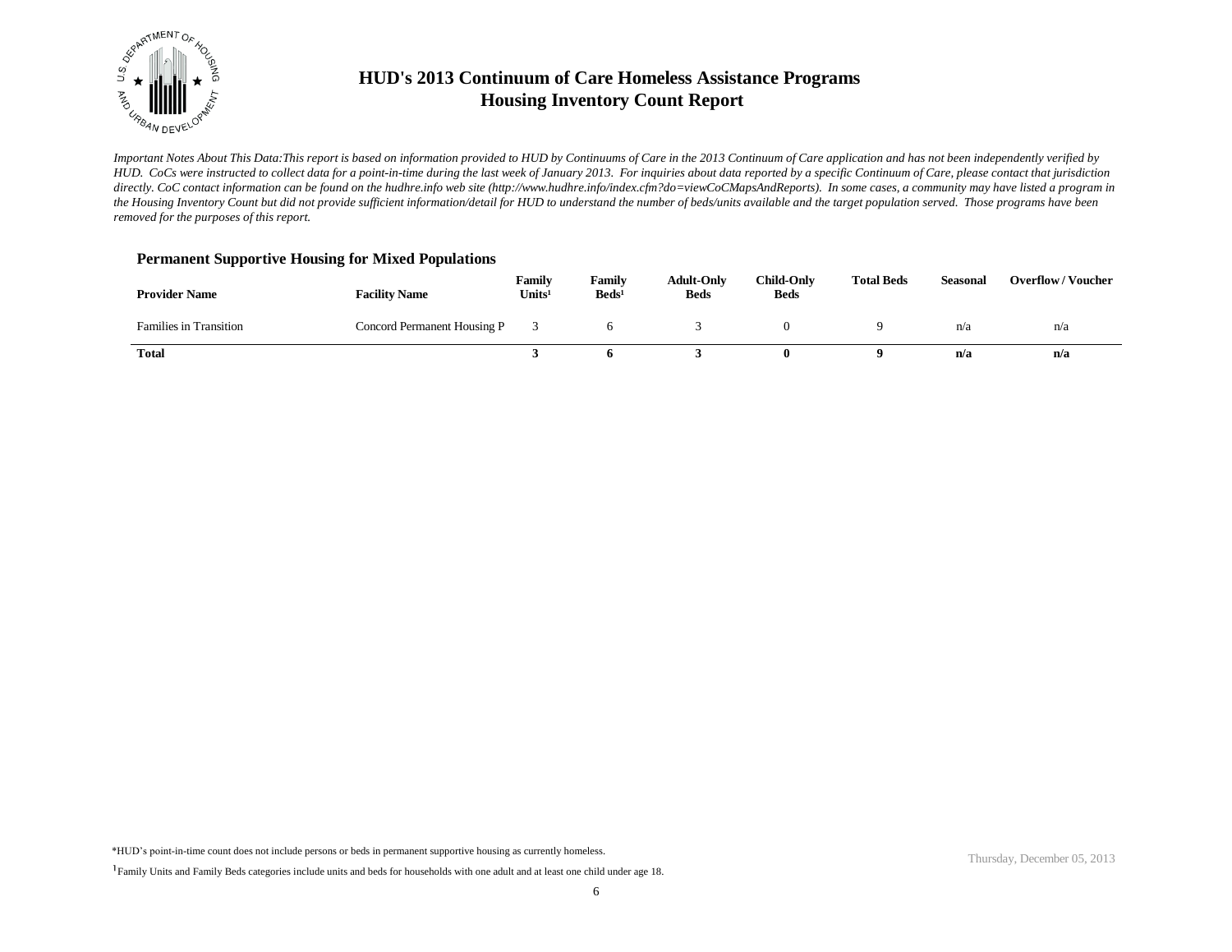

*Important Notes About This Data:This report is based on information provided to HUD by Continuums of Care in the 2013 Continuum of Care application and has not been independently verified by HUD. CoCs were instructed to collect data for a point-in-time during the last week of January 2013. For inquiries about data reported by a specific Continuum of Care, please contact that jurisdiction*  directly. CoC contact information can be found on the hudhre.info web site (http://www.hudhre.info/index.cfm?do=viewCoCMapsAndReports). In some cases, a community may have listed a program in *the Housing Inventory Count but did not provide sufficient information/detail for HUD to understand the number of beds/units available and the target population served. Those programs have been removed for the purposes of this report.*

### **Provider Name Facility Name Family**  Units<sup>1</sup> **Family**  Beds<sup>1</sup> **Adult-Only Beds Child-Only Total Beds Seasonal Overflow / Voucher Beds** Behavioral Health & Developmental Servic 22/24 Academy Street 0 0 5 0 5 n/a n/a n/a Behavioral Health & Developmental Servic Tideview 0 0 6 0 6 0 6 n/a n/a Center for Life Management Beaver Lake Lodge 0 0 15 0 15 n/a n/a n/a Center for Life Management CLM PH I 0 0 20 0 20 n/a n/a Center for Life Management CLM Shelter Plus Care II - Ro 0 0 5 0 5 n/a n/a n/a Center for Life Management Shelter Plus Care 0 0 25 0 25 n/a n/a Center for Life Management Shelter Plus Care II - Coos 0 0 3 0 3 n/a n/a n/a Community Services Council of New Ham Franklin Falls Farm 0 0 0 6 0 6 0 n/a n/a n/a Families in Transition Concord Community Leasing 3 9 3 0 12 n/a n/a Families in Transition Concord Community Permane 1 2 9 0 11 n/a n/a Families in Transition FIT - Concord Community Le 3 8 3 0 11 n/a n/a Genesis Behavioral Health Summer Street Permanent Hou 0 0 1 0 1 n/a n/a n/a Genesis Behavioral Health McGrath Street 0 0 14 0 14 n/a n/a Genesis Behavioral Health Summer Street Permanent Hou 0 0 7 0 7 n/a n/a Seacoast Mental Health Fairweather Lodge 0 0 8 0 8 n/a n/a Seacoast Mental Health Springbrook Condos 0 0 6 0 6 n/a n/a Southwestern Community Services Permanent Housing 2 10 2 0 12 n/a n/a Southwestern Community Services Central Street Permanent Hous 4 12 0 0 12 n/a n/a Southwestern Community Services PHP Ashuelot 3 15 1 0 16 n/a n/a Southwestern Community Services Shelter Plus Care - Cheshire 4 16 7 0 23 n/a n/a Southwestern Community Services Shelter Plus Care - Sullivan 6 15 4 0 19 n/a n/a The Housing Partnership **Rochester Family Housing 12** 35 0 0 35 n/a n/a n/a VAMC - Manchester **VASH - Cheshire** 1 4 0 0 4 n/a n/a

#### **Permanent Supportive Housing for Adult Individuals**

\*HUD's point-in-time count does not include persons or beds in permanent supportive housing as currently homeless.